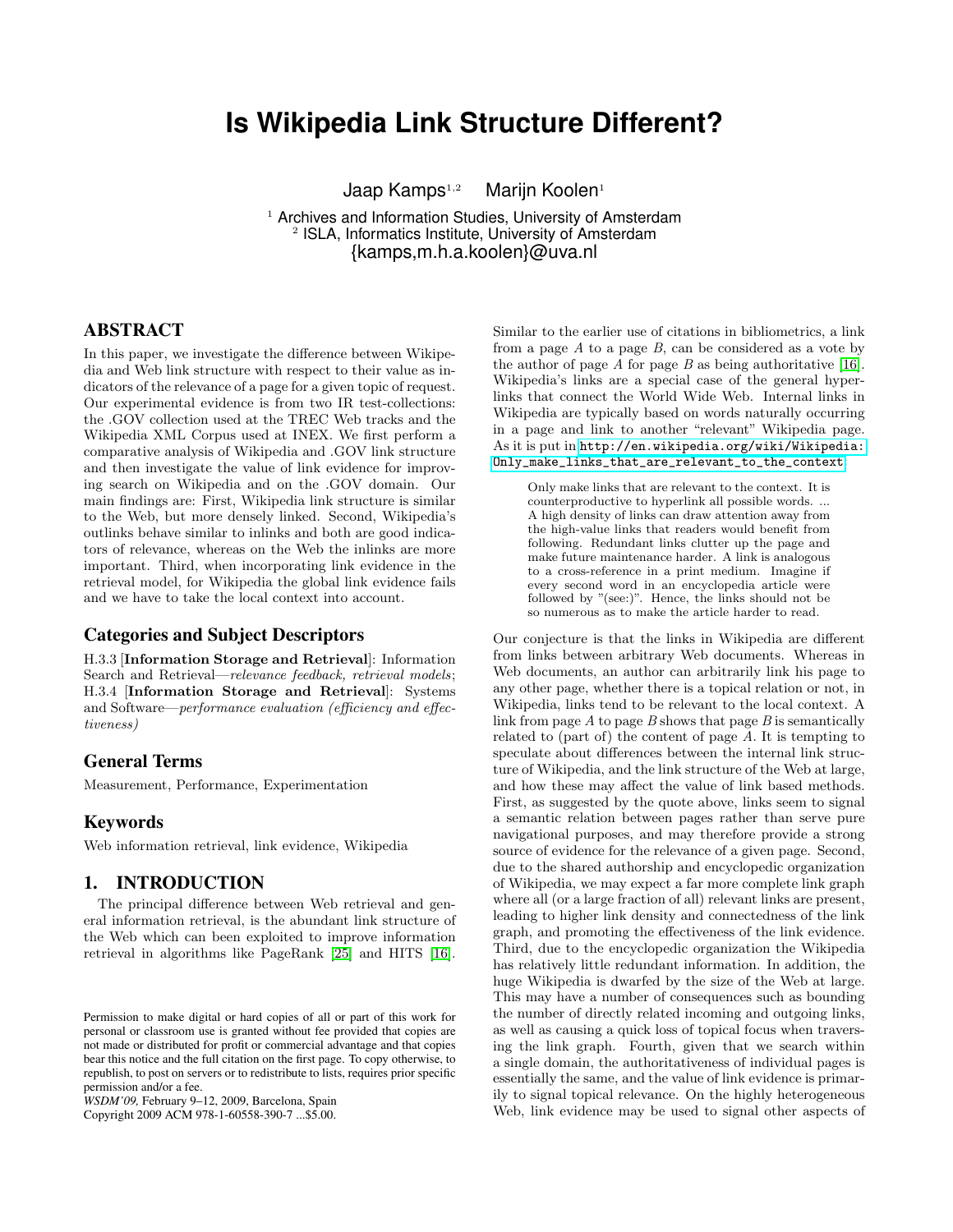relevance, such as the general importance or authoritativeness of a site compared to other sites, or to indicate the best entry-page or entry-pages of the site.

Our main research question in this paper is to find out if, and how, the link structure of Wikipedia differs from the Web at large with respect to its value for promoting retrieval effectiveness. That is, we work in an information retrieval context where a user has a particular search request, and link evidence may help promote the quality of the search results on top of an effective text retrieval algorithm. To investigate our main research question, we need sets of search requests and associated relevance judgments. We use two IR test collections consisting of documents plus search requests and associated relevance judgments. For Wikipedia, we use the INEX 2006 and 2007 collections, together consisting of 217 ad hoc topics and an XML version of Wikipedia containing over 650,000 articles. For the Web, we use the TREC 2004 Web track collection, consisting of 225 topics and the 1.2 million documents .GOV collection. The Web track topics are a mix of 75 Named Page finding, 75 home page finding and 75 Topic Distillation topics. Although this collection provides us with the necessary topics and relevance judgments, and is reasonably comparable in size and number of topics to the Wikipedia collection, it is a relatively small crawl of a specific domain. We make no particular claims on the representativeness of this data set for the current Web, which is infinitely large and highly heterogeneous, but expect it to be a close enough approximation for our purposes [\[27\]](#page-9-2).

Our main research question breaks down in two parts. We start by investigating the Wikipedia link structure with an extensive comparative analysis of the two IR test collections, Wikipedia and .GOV. Specifically, we want to know:

- What is the degree distribution of Wikipedia and the .GOV collections?
- Are there differences between distributions of incoming and outgoing links?
- And, in particular, how does the link topology relate to the relevance of retrieval results?

The second part of our main research question is about the effectiveness of link-based evidence. At TREC, we have seen that link degree is not effective for general ad hoc retrieval [\[10,](#page-9-3) [17\]](#page-9-4). However, for web-centric retrieval tasks such as topic distillation and known-item search, link indegree have been proved to improve retrieval performance [\[18,](#page-9-5) [30\]](#page-9-6). Link indegree can be considered on a global level, i.e. indegree over the whole collection (similar to PageRank), or on a local level, i.e. indegree within the subset of articles retrieved as results for a given topic (similar to HITS). And there are various ways in which link evidence can be implemented in the retrieval model. We continue our investigation by doing a range of experiments on the effectiveness of link based evidence. More specifically, we want to know:

- How can global or local link evidence be incorporated in our information retrieval models?
- What is the impact of link evidence on .GOV and Wikipedia retrieval? And, in particular, does it lead to improvement of retrieval effectiveness?

To answer our second set of questions, we work in the language modelling framework and build on and extend earlier approaches [\[13,](#page-9-7) [18,](#page-9-5) [24\]](#page-9-8). We define a range of operationalizations to incorporate link evidence into the retrieval model and conduct retrieval experiments with them on the TREC 2004 Web track topics and on the combined INEX 2006 and 2007 Ad Hoc track topics.

The rest of the paper is structured as follows. Next, in Section [2](#page-1-0) we discuss earlier work on link structure and the use of link evidence in information retrieval. In Section [3,](#page-2-0) we perform a comparative analysis of the link structure of Wikipedia and .GOV and the relation between the link topology and the relevance of retrieval results. We continue in Section [4](#page-5-0) by discussing our retrieval model and principal ways of incorporating link evidence into the model. Then, in Section [5,](#page-6-0) we perform a range of retrieval experiments, investigating the impact of link evidence on retrieval effectiveness. Finally, we end in Section [6](#page-8-0) by summarizing our findings, and discussing their impact.

## <span id="page-1-0"></span>2. RELATED RESEARCH

There are three broad strands of related research, which we will discuss in turn. First, there is related research in studying web structure and its potential role on improving access to information. Various researchers have investigated the structure of the web [\[9,](#page-9-9) [20\]](#page-9-10), its growth [\[2\]](#page-9-11), or the emergence of 'cyber' communities [\[19\]](#page-9-12). The standard model of Internet is the so-called Bowtie model of [\[4\]](#page-9-13), based on the link structure of 200 million pages and 1.5 billion links in an Alta-Vista crawl. Broder et al. [\[4\]](#page-9-13) find a Strongly Connected Component (SCC) of 56M pages (28%), a set IN containing pages with a path to all SCC and a set OUT containing pages with a path from all SCC. The Weakly Connected Component (SCC+IN+OUT) contains 186 million pages (91%). The link structure of the web invites social network analysis [\[29\]](#page-9-14), in particular notions of authority or importance [\[15,](#page-9-15) [26\]](#page-9-16). Particularly intriguing is the question whether such a link-based notion of importance can help improve search results. This question has been addressed by using either the global link structure, PageRank [\[25\]](#page-9-0), or the local link structure, HITS [\[16\]](#page-9-1). Amento et al. [\[1\]](#page-9-17) showed that link based approaches were effective in picking out highquality results for a set of 5 queries, with indegree performing at least as well as PageRank and HITS authorities. They also found that ranking results by the total number of pages on their containing site performs nearly as well.

Second, there is currently emerging research in the nature of Wikipedia. Bellomi and Bonato [\[3\]](#page-9-18) analyse PageRank and HITS on the Wikipedia link graph and provides lists of most authoritative pages, countries and cities, historical events, people and common nouns. Voss [\[28\]](#page-9-19) analyses a range of characteristics of Wikipedia, and provides an analysis of Wikipedia link distributions. Buriol et al. [\[5\]](#page-9-20) analyse the Wikipedia link graph over time, and amongst other things observe that the link density of Wikipedia is increasing over time, and that a far greater fraction of pages belongs to the strongly connected component than in earlier studies of Web crawls.

Third, there is related research in studying web retrieval within the narrower context of experimental IR test collections. Retrieval using Web data has been studied at TREC since TREC-8 in 1999. Despite high expectations, TREC experiments failed to establish the effectiveness of link evidence for general ad hoc retrieval [e.g., [10,](#page-9-3) [17\]](#page-9-4). Hawking and Craswell [\[11,](#page-9-21) p.215] explain why Web search is different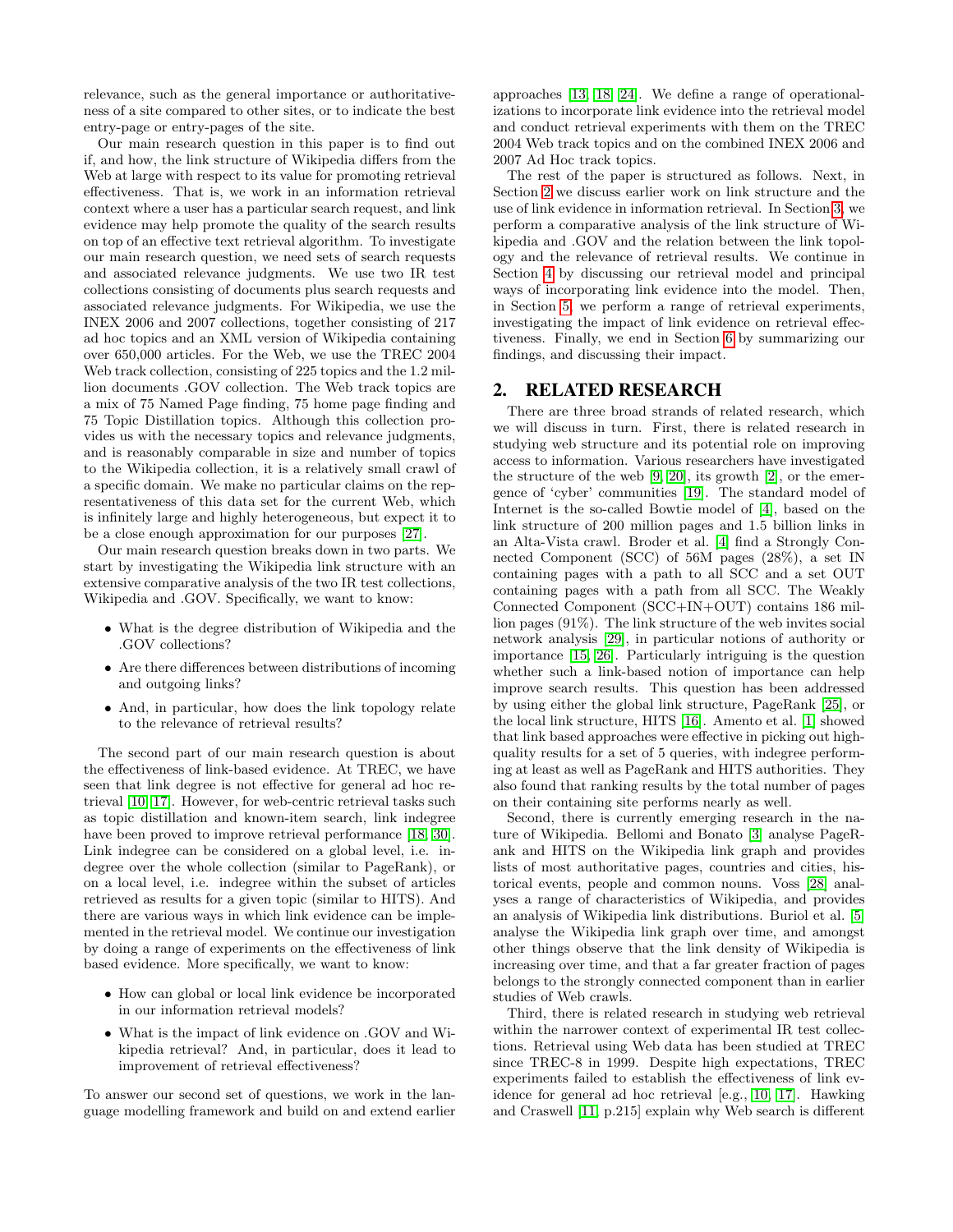from traditional TREC ad hoc search: "Web searchers typically prefer the entry page of a well-known topical site to an isolated piece of text, no matter how relevant. For example, the NASA home page would be considered a more valuable answer to the query 'space exploration' than newswire articles about Jupiter probes or NASA funding cuts." These observations led to the definition of a range of Web-centric tasks, like known-item (home page, named-page) search and topic distillation.

Craswell et al. [\[6\]](#page-9-22) investigated incoming anchor texts as a document representation and showed its effectiveness for home page or entry-page finding. Kraaij et al. [\[18\]](#page-9-5) investigated the importance of query independent evidence for home page finding and show that document length is not helping, but the number of incoming links and especially the URL-form is promoting retrieval effectiveness. The importance of various document representations, such as incoming anchor texts and title-fields was further established by Ogilvie and Callan [\[24\]](#page-9-8) for more general known-item search (home page finding and named-page finding). Craswell et al. [\[7\]](#page-9-23) studies query independent evidence for a mixed query set of topic distillation, home page finding and named-page finding topics, and find that, in order of impact, PageRank, indegree, URL length and click-distance improve the effectiveness over the mixed query set. Kamps [\[13\]](#page-9-7) conducts similar experiments and shows that indegree and URL evidence promotes topic distillation and home page finding, but gives mixed results on named-page finding. URL evidence plays no role in Wikipedia searching, so we will focus in this paper on link evidence.

There has been an important attempt to bridge the gap between the scale of scientific IR test collections and the web at large. Najork et al. [\[23\]](#page-9-24) studies the effectiveness of linkbased evidence on 464 million web pages, 28,043 queries and evaluate on the top 10 results. They find that combining link-based features with the content based scores lead to substantial improvements, with features based on incoming links (PageRank, indegree, and HITS authorities) superior to features based on outgoing links (outdegree and HITS hubs).

## <span id="page-2-0"></span>3. COMPARATIVE ANALYSIS OF LINK STRUCTURE

In this section, we look in close detail at the link structures of the Wikipedia and Web collections. We base our analysis on two IR test collections, consisting of a collection of documents, a large set of search requests and relevance judgments. For the Web, we take the .GOV collection used at the TREC Web tracks (2002-2004) which is based on a crawl of the .gov domain in early 2002. For Wikipedia, we take the Wikipedia XML Corpus used at INEX (2006-2007) which is based on an XML'ified version of the English Wikipedia in early 2006 [\[8\]](#page-9-25). This collection is based on the regular Wikipedia dumps provided by the Wikimedia foundation, and includes all pages including stubs. However, the pages do not include the side-bar with navigational links present in the online rendition of the pages. Therefore, in the online version of Wikipedia there will be more links on a page than we report here.

## 3.1 Web and Wikipedia Graph

The .GOV collection contains 1,247,753 documents and

<span id="page-2-1"></span>Table 1: Statistics of the .GOV and Wikipedia collections

|      |              | min      |                  |             | max mean median | stdev        |
|------|--------------|----------|------------------|-------------|-----------------|--------------|
|      | GOV Indegree |          | 44,228           | 8.90        |                 | 1 126.00     |
|      | Outdegree    |          | 653              | 8.90        | 4               | 16.61        |
|      | Length       |          | 2 102,069        | 6,345       |                 | 1,892 13,377 |
| Wiki | Indegree     | $\theta$ | 74,937 20.63     |             |                 | 4 282.94     |
|      | Outdegree    | $\theta$ |                  | 5,098 20.63 | 12              | 36.70        |
|      | Length       |          | 16 281,150 2,473 |             | 1,309           | 4,238        |
|      |              |          |                  |             |                 |              |

11,110,989 unique links between these pages (we ignore links which point to, or from, pages outside the collection). The Wikipedia collection contains 659,304 documents and a total of 13,602,613 unique links between these pages. We have also looked at how many of these links are reciprocal, i.e., a link from page  $A$  to  $B$  in combination with a link from page B to A. There are  $1,269,988$  (11.4%) reciprocal links in the .GOV collection, and 1,182,558 (8,7%) reciprocal links in the Wikipedia collection. The higher fraction of reciprocal links in the .GOV collection is likely due to the presence of navigational links within web-sites. Table [1](#page-2-1) gives some statistics on the incoming (indegree) and outgoing (outdegree) links and document lengths of both collections. We calculate length in characters. The pages in .GOV have mean length 6,345 characters (median 1,892) and the pages in Wikipedia are shorter with a mean length of 2,473 characters (median 1,309).

In .GOV, the average number of in- and outlinks per document is 8.90, in Wikipedia 20.63. Recall that, here, we are only using within-collection links, so every outgoing link is also an incoming link. The median number of incoming links is 1 in .GOV and 4 in Wikipedia and the median number of outgoing links is 4 in .GOV and 12 in Wikipedia. Also the maximal outdegree in Wikipedia (5,098) is much higher than in the .GOV collection (653). Again, we make no particular claims on the .GOV collection being a good representative of the Web at large. On the one hand, the indegrees should increase if we would consider a larger set of pages (since we cannot detect incoming links from pages outside the collection) leading us to underestimate the indegrees. On the other hand, the limited crawl will likely have favored pages with larger numbers of incoming links (e.g., how to crawl pages with no incoming links?) leading us to overestimate the mean indegree. To put these numbers in perspective, Najork et al. [\[23\]](#page-9-24) use a Web crawl of 464 million pages and 18 billion hyperlinks, and find mean indegree of 6.10 and a mean outdegree (not limited to pages in the crawl itself) of 38.11.

The Wikipedia collection is thus more densely linked. This is surprising in the sense that the .GOV domain is much older, and link density tends to increase over time [\[21,](#page-9-26) [22\]](#page-9-27). There are at least two effects which help explain why the Wikipedia link graph is more "complete" than the .GOV link graph. First, due to the strongly structured nature of Wikipedia and the existence of author guidelines, it is much clearer for Wikipedia authors where to link to and when. Second, due to peer editing and automatic link detection, "missed" links will be added in a matter of time. With the high link densities, we see a single giant component, i.e., a large set of connected pages. The giant strongly connected component (SCC) of the .GOV collection contains 912,794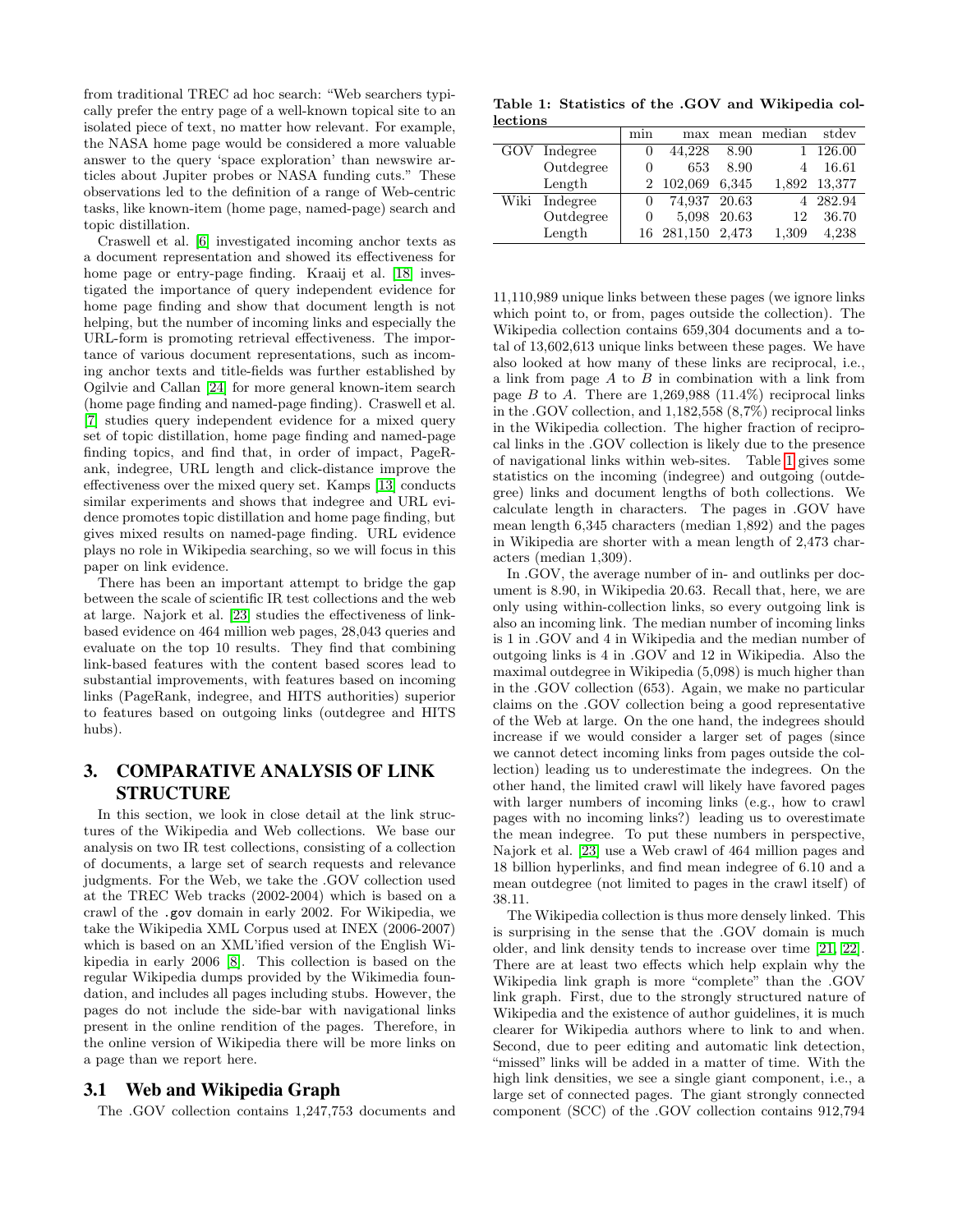

Figure 1: Link indegree distribution of all pages (left), of relevant pages (middle) and prior probability of relevance (right) for .GOV (top) and Wikipedia (bottom).

<span id="page-3-0"></span>

Figure 2: Link outdegree distribution of all pages (left), of relevant pages (middle) and prior probability of relevance (right) for .GOV (top) and Wikipedia (bottom).

<span id="page-3-1"></span>

<span id="page-3-2"></span>Figure 3: Article length distribution (left), relevant article length distribution (middle) and prior probability of relevance (right) for .GOV (top) and Wikipedia (bottom).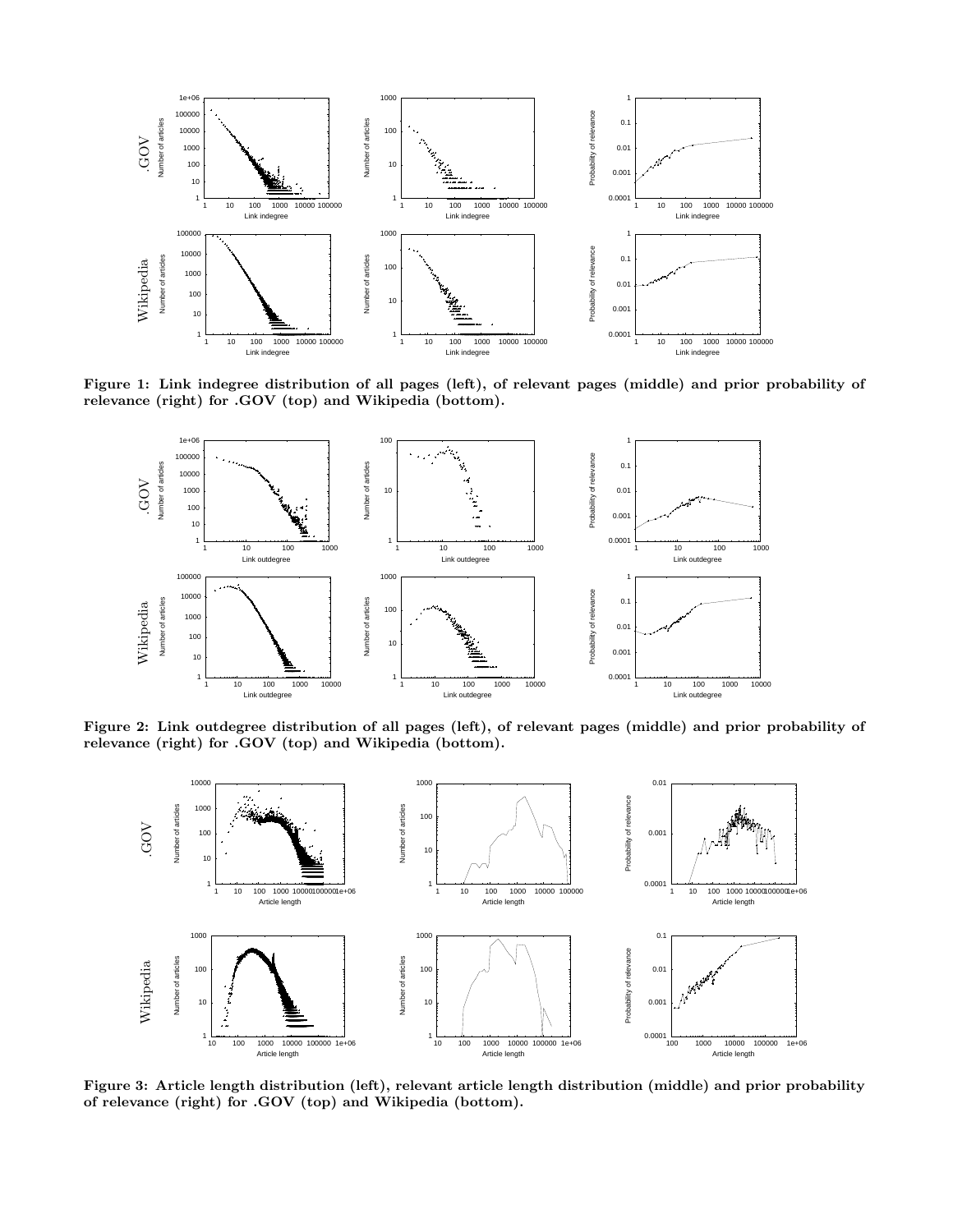(or 73.16%) documents and the giant weakly connected component (WCC) contains 1,209,324 (or 96.92%). The giant SCC of the Wikipedia collection contains 605,952 (or 91.91%) and the giant WCC contains 657,601 (or 99.74%). The WCC and especially the SCC of the Wikipedia collection contain a much larger part of the entire collection than the SCC and WCC of the .GOV collection. For both the .GOV and Wikipedia collection, the percentage of pages in the SCC is considerably larger than in the large crawl of [\[4\]](#page-9-13). Soboroff [\[27\]](#page-9-2) finds that the .GOV collection structurally resembles much larger web crawls but is very closely connected due to either starting the crawl from a small number of seeds or to the .gov domain being much more densely linked than the Web in general. The Wikipedia collection is a complete dump and the high link density, as also observed in [\[5\]](#page-9-20), cannot be a crawling artifact.

#### 3.2 Degree Distributions

We now look at the indegree (the number of incoming links) and the outdegree (the number of outgoing links). More precisely, we count unique pages that link to a given page, or are linked to by that page. If we look at the distribution of these degrees over the entire collections, in the left of Figure [1](#page-3-0) for indegree and Figure [2](#page-3-1) for outdegree, we see a power-law for all degree distributions. In .GOV, the power-law distribution is especially clear for the indegrees and less clear for the outdegrees. In Wikipedia, we see much smoother distributions and surprisingly little difference between the incoming and outgoing links. This suggests that outlinks in Wikipedia behave very much like inlinks. This is consistent with a semantic nature of links in Wikipedia: if a link from  $A$  to  $B$  means that  $B$  is relevant (in some sense) to  $A$ , then it is also likely  $A$  is relevant (in some sense) to B.

## 3.3 Relevant Link Distribution

Recall that we base our analysis on IR test collections and hence also have available sets of search requests and associated sets of relevant pages. How are the link degrees of these relevant pages distributed? For .GOV, we use the TREC 2004 Web track data consisting of 225 retrieval topics and in total 1,763 relevant pages for .GOV. For Wikipedia, we use the combined INEX 2006 and 2007 Ad Hoc track data, consisting of 217 topics and in total 11,896 pages with relevance. The INEX topics have relevance assessments on the passage level, in this paper we only consider full Wikipedia article retrieval and regard an article as relevant for a topic if and only if some part of the article is judged relevant.

Since we are interested in generic query-independent features, like the numbers of incoming or outgoing links, we will simply accumulate all relevant pages over topics. We will be stretching this argument to include features like the local indegree amongst top ranked documents. Although these degrees are not query-independent, and have to be calculated specifically for a given topic at query time, they are similar in character to global query-independent features and will play a similar role in the retrieval models discussed in Section [4.](#page-5-0)

The middle parts of Figures [1](#page-3-0) (indegree) and [2](#page-3-1) (outdegree) show the degree distributions over the relevant pages (for any topic) of the collections. The indegree distributions still show a power-law, but the outdegrees—especially in the .GOV collection—adhere less to a power-law distribution. It is not clear whether this is a true deviation from the standard power-law distribution (since relevant documents on average have a higher outdegree than non-relevant documents) or whether it is a consequence of the limited number of relevant documents. The higher number of relevant pages available in the Wikipedia collection also explains why these curves are smoother than those of the .GOV documents. What is interesting to see is that, for the Wikipedia collection, the outdegree distribution shows a clear upward trend over relevant documents with the lowest degrees (between 1 and 10). Does this mean that documents with a higher degree are more frequently relevant than documents with a lower degree?

## 3.4 Prior Probability of Relevance

We will now analyse the prior probability of relevance of a page with a particular degree. If the degrees of relevant documents deviate from the degrees of non-relevant documents in the collection, they may possibly be used as indicators of relevance. We have calculated the prior probability of relevance as follows. The documents are sorted into bins of equal size with ascending degree. Each bin contains 10,000 documents and the prior probability of relevance for these documents is computed by dividing the number of relevant documents in a bin by the total number of documents in that bin. That is, the 10,000 documents with the lowest degrees go into the first bin, the next 10,000 in the second bin, etc. Since there are many documents with an in- or outdegree of 0 or 1, they fill up several bins. In calculating the degree priors of these bins, we merge bins with the same maximal degree and assign each of them the same prior.

The probabilities are shown on the right of Figures [1](#page-3-0) (indegree) and [2](#page-3-1) (outdegree). In the .GOV collection, the probability of a document being relevant increases with indegree. For outdegree, the probability of relevance peaks somewhere between 10 and 100 and then drops as the outdegree further increases.

In the Wikipedia collection both in- and outdegree seem to be good indicators of relevance: a higher degree corresponds to a higher probability of relevance. Recall from above that the fraction of reciprocal links in Wikipedia is actually lower than that of .GOV; it is not a result of pages linking back-and-forth. This, again, signals the difference in the link structure of Wikipedia and the Web at large. For the semantic links of Wikipedia, the difference between incoming and outgoing links seems to disappear and both can be used as indicators of relevance.

#### 3.5 Length

So far we have considered only link evidence. Another type of evidence is document length. Figure [3](#page-3-2) (left) shows the length distribution for .GOV and Wikipedia. We see no power-law distribution for .GOV and more of a log-normal distribution for Wikipedia. The distribution of relevant pages is too sparse to give an interpretable plot, and we crudely bin it by rounding length to a single significant digit. The resulting plot is shown in Figure [3](#page-3-2) (middle). The prior probability of relevance is calculated as the degree distributions above, and shown in Figure [3](#page-3-2) (right). For .GOV, there is no evidence for the value of document length as indicator of relevance. For Wikipedia, in contrast, the distribution suggests that document length can be used as indicator of relevance.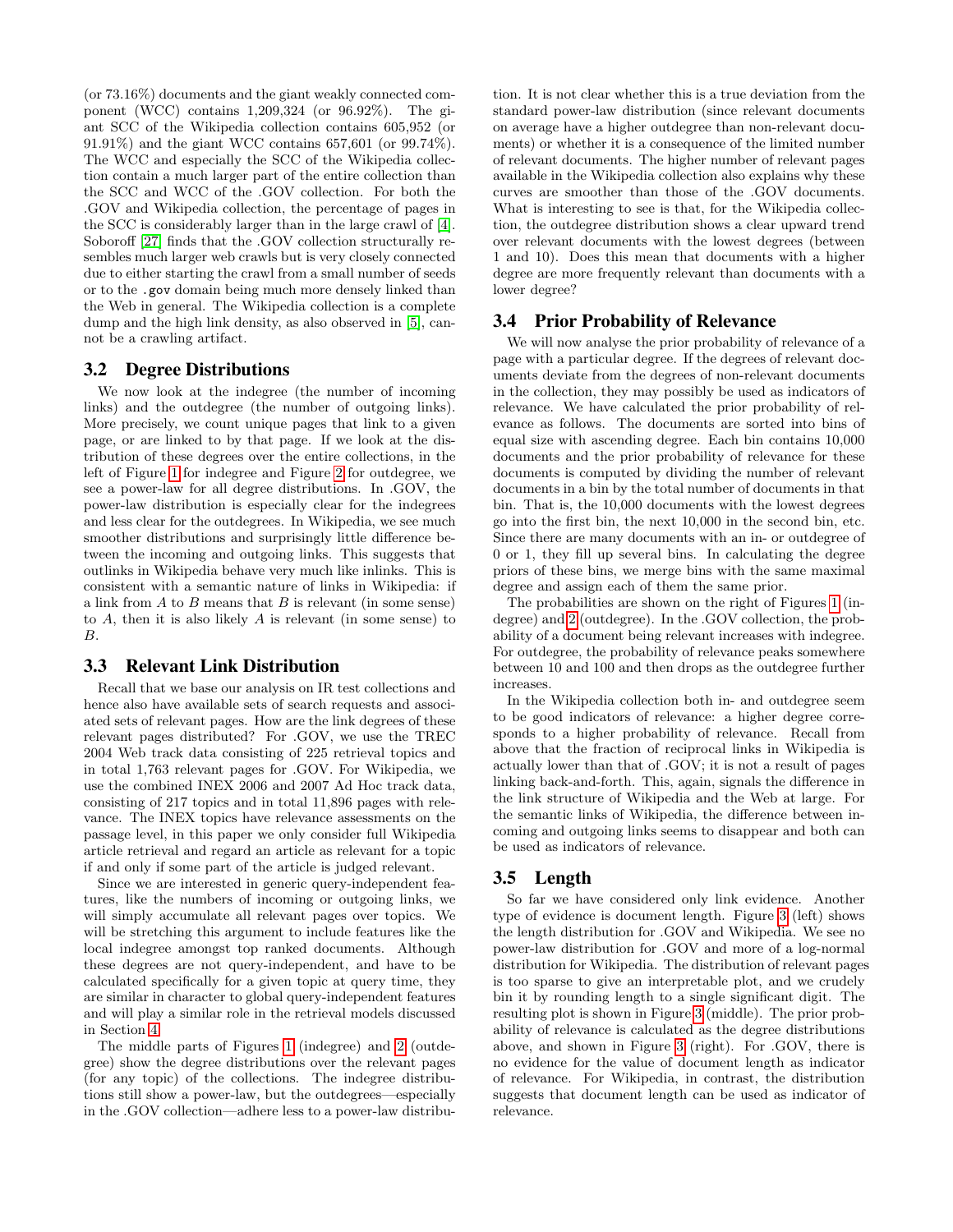<span id="page-5-1"></span>Table 2: Correlation between length and degrees for Web and Wikipedia collections

|                  |                          | Web  |          | Wiki     |          |          |  |
|------------------|--------------------------|------|----------|----------|----------|----------|--|
| <b>Variables</b> | Out<br>In                |      | Length   | In       | Out      | Length   |  |
| In               | $1.00\,$                 | 0.10 | $-0.01$  | $1.00\,$ | 0.19     | 0.16     |  |
| Out              | $\overline{\phantom{0}}$ | 1.00 | $-0.07$  |          | $1.00\,$ | 0.65     |  |
| Length           |                          |      | $1.00\,$ |          |          | $1.00\,$ |  |

Document length might actually be correlated to the link degree. Naively, we would expect that a document with many links going out is longer than a document with very few links going out. How is the length of documents related to the link degree? Moreover, we have seen above similar behavior for Wikipedia indegree and outdegree: how do these correlate? Table [2](#page-5-1) gives the correlation between the indegrees, the outdegrees and the document length for both collections. For .GOV, we see a low correlation between indegree and outdegree and no correlation between length and the degrees. For Wikipedia, we see a low correlation between indegree and outdegree and between length and indegree. However, there is a strong correlation between outdegree and document length in the Wikipedia collection. This makes sense, since pages containing more textual content will naturally give rise to more links inside Wikipedia.

#### <span id="page-5-0"></span>4. INCORPORATING LINK EVIDENCE

In this section, we will discuss how link evidence can be incorporated in a state-of-the-art retrieval model.

#### 4.1 Retrieval Model

We use a language model where the score for a document  $d$  given a query  $q$  is calculated as:

$$
P(d|q) = P(d) \cdot P(q|d)
$$
 (1)

where  $P(q|d)$  can be viewed as a query generation processwhat is the chance that the query is derived from this document—and  $P(d)$  a document prior that provides an elegant way to incorporate link evidence and other query independent evidence  $[12, 18]$  $[12, 18]$ .

We estimate  $P(q|d)$  using Jelinek-Mercer smoothing against the whole collection, i.e., for a collection  $D$ , document  $d$  and query q:

$$
P(q|d) = \prod_{t \in q} ((1 - \lambda) \cdot P(t|D) + \lambda \cdot P(t|d)), \qquad (2)
$$

where

$$
P(t|d) = \frac{\text{freq}(t, d)}{|d|} \tag{3}
$$

$$
P(t|D) = \frac{\text{freq}(t, D)}{\sum_{d' \in D} |d'|} \tag{4}
$$

For the Web collection, we use a mixture language model over three document representations: document text, incoming anchor texts and title field, i.e., for a collection D, document  $d$  and query  $q$ :

$$
P(q|d) = \prod_{t \in q} ((1 - \lambda_1 - \lambda_2 - \lambda_3) \cdot P(t|D)
$$
  
+  $\lambda_1 \cdot P_{\text{doc}}(t|d) + \lambda_2 \cdot P_{\text{anchor}}(t|d) + \lambda_3 \cdot P_{\text{title}}(t|d)),$ 

<span id="page-5-2"></span><sup>1</sup>Note that we are ranking here documents given a query and can use this simplified version instead of the Bayesian  $P(d|q) = (P(d) \cdot P(q|d))/P(q).$ 

<span id="page-5-3"></span>Table 3: Titles with the highest indegrees in the Wikipedia collection for INEX topic 339, "Toy Story"

| Title                  | Global | Title                  | Local |
|------------------------|--------|------------------------|-------|
| Test cricket           | 1,405  | Toy Story              | 33    |
| Nobel Prize in Physics | 557    | Toy Story 2            | 22    |
| Sequel                 | 529    | Pixar                  | 20    |
| $1999$ in film         | 427    | Buzz Lightyear         | 8     |
| Jet Engine             | 341    | $\text{Cars (film)}$   | 6     |
| Pacifism               | 339    | Toy Story 3            | 6     |
| Unix-like              | 339    | John Ratzenberger      | 5     |
| ${\rm Portrait}$       | 339    | John Lasseter          | 5     |
| Psychedelic music      | 339    | Sheriff Woody          | 5     |
| $_{\mathrm{Tor}}$      | 331    | 1755 Lisbon earthquake | 3     |

where each of the document language models is estimated as above [\[13\]](#page-9-7).

## 4.2 Baseline

For the mixture model run, all three models are weighted the same with  $\lambda_1 = \lambda_2 = \lambda_3 = 0.1$ . For the Ad Hoc Wikipedia task we use a standard language model run, with the default smoothing parameter setting  $\lambda = 0.15$ . We performed the experiments discussed below against two baselines with or without a length prior and found the same qualitative patterns. Below, we will show only the experiment against the highest scoring baseline, which is without length prior for the Web and with length prior for the Wikipedia (as was already suggested by Figure [3\)](#page-3-2).

#### 4.3 Link Evidence as Document Priors

We use global and local link evidence, which we will illustrate by discussing in detail two topics. Wikipedia topic 339 has title Toy Story and is about the computer animated movie from 1995. .GOV topic 119 has as title Groundhog day Punxsutawney and is about a celebration day in Punxsutawney, where groundhog Phil makes a weather forecast for the whole year.

We first look at global degrees, i.e. the total number of incoming links, or outgoing links for a page. To illustrate the effect of global degrees, we took the top 1,000 articles from the baseline run described above and list the 10 articles with the highest global indegree in Table [3](#page-5-3) (left hand side) for Wikipedia and in Table [4](#page-6-1) (left hand side) for .GOV. What we see is that some pages with little bearing on the topic at hand, for example the page on Toys in the case of Wikipedia, have a very high global indegree, but most pages have no relation to the topic at all. The same holds for the .GOV pages. The only slightly related page is National Weather Service Forecast Office - Memphis, TN. All the other pages seem to be entirely unrelated to the topic, yet could infiltrate the top ranks when too much weight is put on the degrees.

Hence, we also look at local degrees, i.e. the number of incoming or outgoing links between the top 100 pages according to the query-based retrieval score. To illustrate the effect of local degrees, we also list the 10 articles with the highest local indegree in Table [3](#page-5-3) (right hand side) for Wikipedia and in Table [4](#page-6-1) (right hand side) for .GOV. We see that the local degrees keep better focus on the topic of request, although local links are also sparser and just a few local links are all it takes to infiltrate the lower ranks.

For practical reasons, we implement the global document priors to the top 1,000 retrieved pages and the local document priors to the top 100 pages based on the content scores.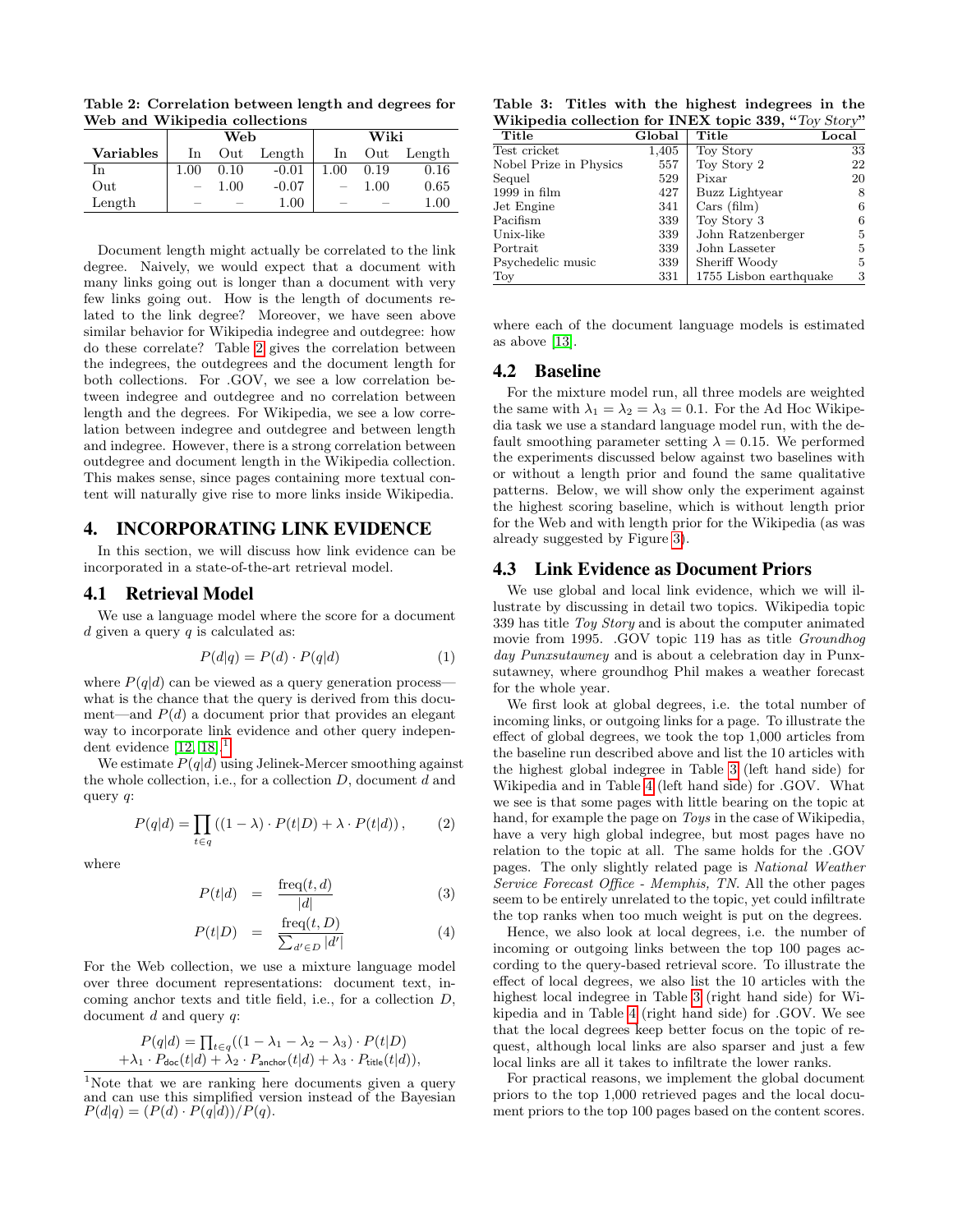<span id="page-6-1"></span>Table 4: Titles with the highest indegrees in the .GOV collection for TREC topic 119, "Groundhog day Punxsutawney"

| Title                                                  | Global | Title                                                      | Local          |
|--------------------------------------------------------|--------|------------------------------------------------------------|----------------|
| Site Map                                               | 3,119  | Bureau of Labor Statistics Home Page                       | 61             |
| Online Library - HUD                                   | 2,119  | NTP Meetings & Events                                      | 58             |
| Bureau of Labor Statistics Home Page                   | 1.119  | Recalls and other Press Releases                           | Ð              |
| AMS - Search                                           | 730    | What's New                                                 | З              |
| The United States Mint                                 | 722    | NCDC: Climate of 2001 - Climate Perspectives Reports       |                |
| NHGRI: In The News                                     | 518    | Youth Opportunity Movement Highlights                      |                |
| Metadata Records By Catalog Title                      | 448    | California Department of Motor Vehicles home page          |                |
| FCC Universal Licensing System                         | 348    | Washington State Senate Democratic Caucus Home Page        | $\overline{2}$ |
| The Embassy of the U.S.A., Ottawa - Canada - United    | 256    | Conferences and Events in California related to the Career | $\mathcal{D}$  |
| States Relations                                       |        | Development and Curriculum Leadership Unit                 |                |
| National Weather Service Forecast Office - Memphis, TN | 249    | Hewitt celebrates Groundhog Day with 'shadow' from         | $\mathcal{D}$  |
|                                                        |        | Columbia High School                                       |                |

That is, we compute the new score by multiplying the content score with the link degree prior.

First, we use a standard degree prior by multiplying the retrieval score with  $1+$  the degree:

$$
P_{\text{standard}}(d) \propto 1 + degree(d).
$$

Here, the degree score for a page may be based on either local or global, and either *indegree* or *outdegree* (leading to four logical cases). We will, for convenience, refer to the link evidence as prior, even though we do not actually transform it into a probability distribution. Note that we can turn any prior into a probability distribution by multiplying it with a constant factor  $\frac{1}{\Sigma_{d\in D} prior(d)}$ , leading to the same ranking.

Second, we use a *log degree prior* using the logarithm of the degrees:

$$
P_{\log}(d) \propto 1 + log(1 + degree(d)).
$$

The logged degree values will reduce the impact of the degrees and hence may act as a safe-guard against the infiltration of loosely related pages with very high (global) degrees. Again, the degree score may be based on local/global and in-/outdegree.

In earlier work on XML element retrieval [\[14\]](#page-9-29), we found that weighting the local degree (the number of links to or from pages in the relevant set) by the global degree (the number of links to or from arbitrary pages) keeps more focus on the topic by removing infiltrations in the local set from pages with very high global degree. This is similar to the well-known  $tf.idf$  weighting scheme used to determine term importance. Our third prior is a combination of the global and local link evidence computed as:

$$
P_{\text{LocGlob}}(d) \propto 1 + \frac{degree_{\text{local}}(d)}{1 + degree_{\text{global}}(d)}.
$$

For the degree score we may take either indegree or outdegree. For the combined LocGlob prior, the logged version uses only the log of the global degree.

#### <span id="page-6-0"></span>5. EXPERIMENTS

In this section we experiment with using both indegree and outdegree evidence, either with the standard or log indegree priors. First we will discuss the experiments with the link evidence on the Web collection, then on the Wikipedia collection. The Web collection uses the TREC 2004 Web track data: a mixed query set of 225 topics in equal fractions of topic distillation, home page finding and namedpage finding topics. Here the known-item search topics tend to have a single relevant document (possibly more due to duplicates in the collection), and the distillation topics tend to have a larger set of key results.[2](#page-6-2) The Wikipedia collection uses the combined INEX 2006 and 2007 Ad hoc track data: a set of 217 ad-hoc retrieval topics, and much larger sets of topically relevant documents. The tables show Mean Average Precision (MAP) and Mean Reciprocal Rank (MRR) scores. In our discussion we will mainly focus on MAP.

## 5.1 Length Prior

We choose our baseline runs based on experiments with the document length priors. In line with the plots showing the probability of relevance over document length, the best run for the Web track collection uses no length prior (MAP drops from 0.3970 to 0.3419 when using the length prior, MRR drops from 0.4662 to 0.3868), whereas the best run for the Wikipedia collection uses a document length prior (MAP goes up from 0.2544 to 0.3069, MRR goes up from 0.6923 to 0.8102). We choose these best runs as baseline runs for the experiments with the link priors. Note that the higher MAP for the Web data can be attributed to differences in the tasks, with a large fraction of known-item search topics used on the Web collection.

#### <span id="page-6-3"></span>5.2 Web

Table [5](#page-7-0) shows the results for the link prior runs on the Web track collection. We tested all the runs for the significance of the increase or decrease in performance over the baseline using the bootstrap test, one-tailed, using 100,000 resamples. We report three significance levels,  $p<.05$  ( $\degree$ ),  $p<0.01$  ( $\degree$ ) and  $p < 0.001$  ( $\degree$ ).

If we look at the global degree prior, columns 2 (MAP) and 5 (MRR), we see significant improvements for both inand outdegree. The indegree prior leads consistently to a greater improvement than the outdegree, which is in line with the probability of relevance plots in Figures [1](#page-3-0) and [2.](#page-3-1) For the logged version we see a similar pattern. Indegree works better than outdegree, but the scores are lower than with the standard priors.

The results for the local priors are given in columns 3 and 6. Again, the indegree is more effective than the outdegree. If we compare the local with the global priors, we see that the

<span id="page-6-2"></span><sup>2</sup>TREC experiments on Web data failed to establish the effectiveness of link evidence for general ad hoc retrieval [\[11\]](#page-9-21). Since we want to compare the impact of link evidence in Wikipedia with that on Web data, we focus on a web-centric retrieval task where link evidence is known to be effective.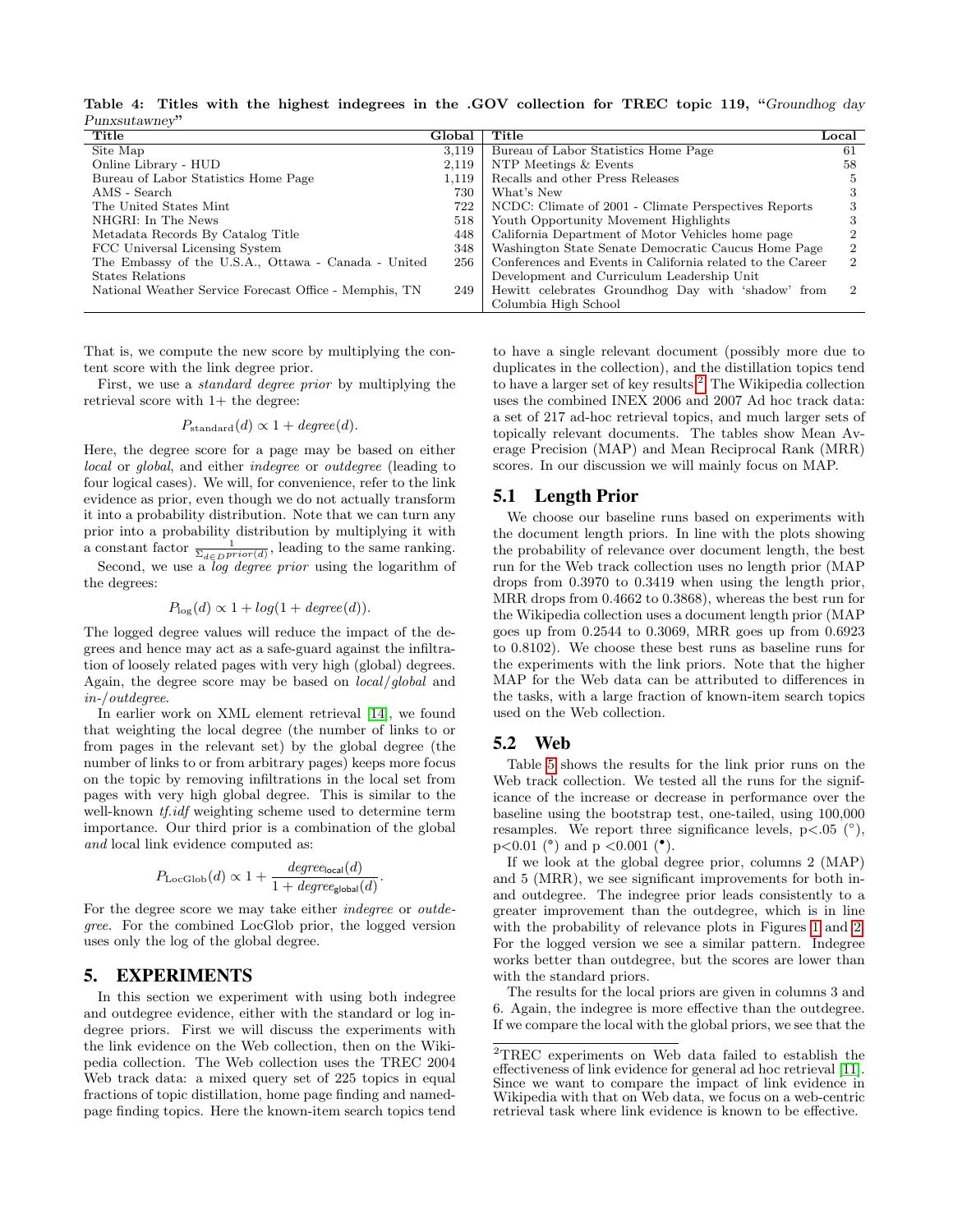<span id="page-7-0"></span>Table 5: Results of the different link priors over in- and outdegree on the 225 topics of the Web track collection

|          |                       | MAP                                      |                       |                       | MR.R.                                    |                                          |
|----------|-----------------------|------------------------------------------|-----------------------|-----------------------|------------------------------------------|------------------------------------------|
| Run id   | Glob                  | Loc                                      | Loc/Global            | Glob                  | Loc                                      | Loc/Global                               |
| baseline |                       | 0.3970                                   |                       |                       | 0.4662                                   |                                          |
| in       | $0.4738^{\bullet}$    | $0.4799^{\bullet}$                       | $0.3966^{\bullet}$    | $0.5885^{\circ}$      | $0.5655$ <sup>*</sup>                    | $0.4646^{\circ}$                         |
| out      | $0.4299$ <sup>o</sup> | $0.4497^{\bullet}$                       | $0.4042$ <sup>*</sup> | $0.5046^{\bullet}$    | $0.5199$ <sup><math>\bullet</math></sup> | $0.4744$ <sup><math>\bullet</math></sup> |
| log.in   | $0.4449^{\bullet}$    | $0.4410^{\circ}$                         | $0.4395^{\bullet}$    | $0.5209^{\bullet}$    | $0.5148^{\bullet}$                       | $0.5101$ <sup><math>\bullet</math></sup> |
| log.out  | $0.4082$ <sup>o</sup> | $0.4181$ <sup><math>\bullet</math></sup> | $0.4289^{\bullet}$    | $0.4789$ <sup>*</sup> | $0.4879$ <sup>*</sup>                    | $0.4913^{\bullet}$                       |

<span id="page-7-1"></span>Table 6: Results of the different link priors over in- and outdegree on the 217 topics of the Wikipedia collection

|          | MAP                   |                  |                       | MRR                   |                  |              |  |
|----------|-----------------------|------------------|-----------------------|-----------------------|------------------|--------------|--|
| Run id   | Glob                  | Loc              | Loc/Global            | Glob                  | Loc              | Loc/Global   |  |
| baseline |                       | 0.3090           |                       |                       | 0.8121           |              |  |
| in       | $0.3018^{-}$          | $0.3190^{\circ}$ | $0.3140^{\circ}$      | 0.8139                | $0.8236^{-}$     | $0.8161^{-}$ |  |
| out      | $0.3016^{-}$          | $0.3199^{\circ}$ | $0.3123^{\circ}$      | 0.8262                | $0.8266^{-}$     | 0.8119       |  |
| log.in   | $0.2865$ <sup>-</sup> | $0.3176^{\circ}$ | $0.3234$ <sup>*</sup> | $0.8322^{\circ}$      | $0.8289^{\circ}$ | $0.8263^{-}$ |  |
| log.out  | 0.2890                | $0.3156^{\circ}$ | $0.3203^{\bullet}$    | $0.8291$ <sup>o</sup> | $0.8225^{\circ}$ | $0.8211^{-}$ |  |

<span id="page-7-2"></span>Table 7: Results of HITS runs on the Web track collection (using all links or using only transverse links) and on the Wikipedia collection

|                     |                                          | Web                   | Wikipedia                                |                                          |                                          |                      |
|---------------------|------------------------------------------|-----------------------|------------------------------------------|------------------------------------------|------------------------------------------|----------------------|
|                     | All links                                |                       |                                          | <b>Transverse</b>                        | All links                                |                      |
| Run id              | MAP                                      | $\bf{MR}$ .           | MAP                                      | $\operatorname{MRR}$                     | MAP                                      | $\operatorname{MRR}$ |
| baseline            | 0.3970                                   | 0.4662                | 0.3970                                   | 0.4662                                   | 0.3090                                   | 0.8121               |
| Authority 100       | $0.0391$ <sup><math>\bullet</math></sup> | $0.0638$ <sup>•</sup> | $0.1014$ <sup><math>\bullet</math></sup> | $0.1801$ <sup><math>\bullet</math></sup> | $0.0106$ <sup><math>\bullet</math></sup> | $0.1063^{\bullet}$   |
| Authority 200       | $0.0348^{\bullet}$                       | $0.0571$ <sup>*</sup> | $0.0601^{\bullet}$                       | $0.1262$ <sup>*</sup>                    | $0.0061$ <sup>*</sup>                    | $0.0803^{\bullet}$   |
| Authority 100 prior | $0.3960^{-}$                             | $0.4657^{-}$          | $0.4056^{\circ}$                         | $0.4758^{\circ}$                         | $0.2766^{\bullet}$                       | 0.7982               |
| Authority 200 prior | $0.3958^{-}$                             | $0.4656^{-}$          | $0.3990^{\circ}$                         | $0.4690^{\circ}$                         | $0.2740^{\circ}$                         | $0.7987^{-}$         |
| $Hub$ 100           | $0.0163^{\bullet}$                       | $0.0303^{\bullet}$    | $0.0219^{\bullet}$                       | $0.0495^{\circ}$                         | $0.0135^{\circ}$                         | $0.1161^{\bullet}$   |
| $Hub$ 200           | $0.0127$ <sup>*</sup>                    | $0.0207$ <sup>*</sup> | $0.0165^{\circ}$                         | $0.0337^{\bullet}$                       | $0.0054$ <sup>•</sup>                    | $0.0585^{\bullet}$   |
| Hub 100 prior       | $0.3967^{-}$                             | $0.4663^{-}$          | $0.3994^{-}$                             | $0.4687^{-}$                             | $0.2773^{\bullet}$                       | 0.7990               |
| Hub 200 prior       | 0.3963                                   | $0.4662^{-}$          | $0.4009^{-}$                             | 0.4706                                   | $0.2755^{\circ}$                         | 0.7955               |

local degree priors tend to lead to a higher MAP, while the global degree priors tend to lead to a higher MRR. In other words, the global priors are more effective for improving early precision, while the local priors are more effective for overall precision.

The combined local/global priors are much less effective. Only the combined outdegree priors lead to a very small improvement for both MAP and MRR, while indegree priors lead to small decreases in performance. The logged version fares somewhat better, with significant improvements in all cases.

In sum, the outdegree is clearly the least effective of the two degrees, whether used as a standard or log prior and whether evaluated by MAP or MRR. For global link and local link evidence, the standard prior works better than the logged prior. The global priors are most effective for early precision, while the local priors are most effective for MAP.

#### 5.3 Wikipedia

Now, we move to the Wikipedia collection and experiment with the degree priors on the ad hoc topic set. Table [6](#page-7-1) shows the results for the baseline and reranked runs on the Wikipedia collection. The second (MAP) and fifth (MRR) columns show the results for the global prior. We see that the global prior has a small positive effect on MRR, but a negative effect on MAP. For the standard prior, none of the differences are significant. The positive effect on MRR and the negative effect on MAP are stronger for the logged prior

and the improvements for MRR are significant. The global prior can be used to improve early precision, but is not effective for pushing up the lower scoring relevant documents. There seems to be little difference between using either in- or outdegree priors, as the scores are very close to each other. The local prior results are in columns three and six. Like the global prior, the local prior improves early precision, but also boosts the MAP scores. The standard prior is more effective for MAP, while the logged prior is more effective for MRR. While the standard local degree priors generally lead to a higher score than the log local degree priors, the log prior improvements are more significant. The local outdegrees priors seem to perform at least as well as the local indegree priors.The standard combined local/global prior (columns 4 and 7) shows significant improvements for MAP, but the improvements are less than those of the standard local prior. For MRR the combined priors have very little effect. When we use the logged version, the MAP scores improve further, leading to the highest MAP scores overall.

To sum up, when using link degrees for reranking results in the Wikipedia collection, both incoming and outgoing links can be used as evidence but—compared to the Web track collection—we have to be more careful when using it. The global degrees alone seem to be ineffective for improving ad hoc retrieval results, leading only to improvements in early precision. The more informed local degree priors fare much better, with a significant improvement in MAP for ad hoc retrieval. The even more careful, weighted local/global prior can further improve MAP when using the log of the global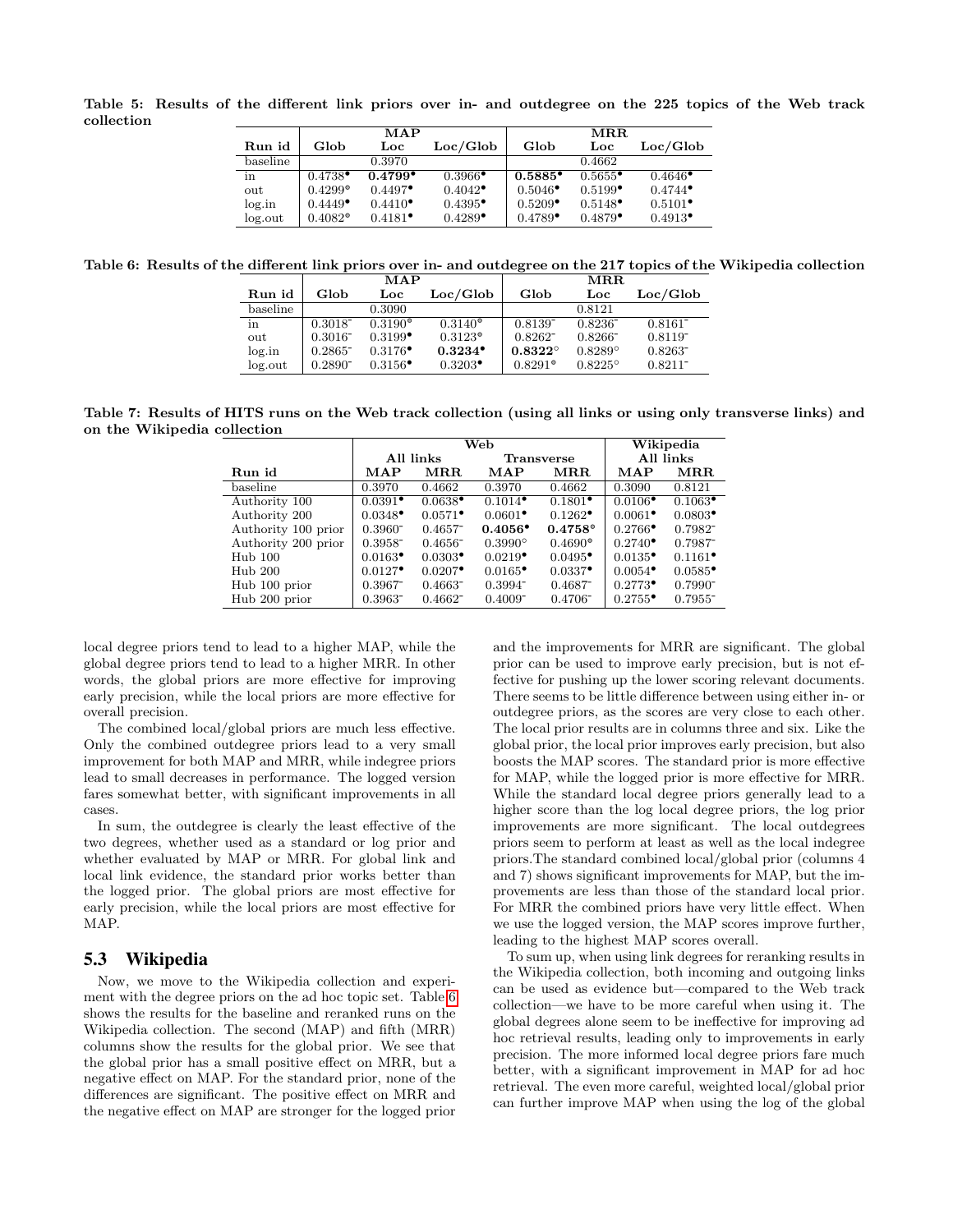degree.

## 5.4 HITS

We also look at the effectiveness of HITS [\[16\]](#page-9-1). Given that the local degrees tend to be more effective on Wikipedia than the global degrees, we expect HITS to be more effective than PageRank [\[25\]](#page-9-0). Specifically, we look at the HITS authority and hub scores in isolation and using them as a prior:

#### $P_{\text{HITS}}(d) \propto 1 + \text{HITS}(d).$

We use an initial base set of either 100 or 200 top ranked pages and expand it with pages linking to a page in the base set (maximally 50 pages per page in the base set) and with all pages linked to from a page in the base set. In Wikipedia most links are to semantically related pages, but on the Web links may exist for a variety of reasons. We can try to distinguish between intrinsic web links (for example, navigational links within a site) and transverse web links (for example, a link to related content on a different site). We first identified the site of a page as its base URL, with the removal of any prefix starting with www and excluded links between pages within the same domain. We further reduced the set by removing links between base URLs when either is a substring of the other. For example, a link between www.nih.gov and www.nlm.nih.gov regarded as intrinsic, while a link between www.nlm.nih.gov and www.nichd.nih.gov is regarded as transverse. The resulting set of transverse links contains 1,693,477 links (or 15% of all links). For the Web collection, we use either the full link graph, or the transverse links. We used the transverse link graph for the degree priors above as well, but while they improve performance, using the full link graph is much more effective.

The results for the HITS runs are shown in Table [7.](#page-7-2) What we see is the following: On the Web collection, HITS hubs or authorities alone perform poorly when compared to the baseline, although authorities do much better than hubs. The transverse links are more effective than the full link graph, which fails to improve upon the baseline. However, the improvements with the transverse links are still much lower than with the earlier discussed link degree priors. When using HITS the transverse link graph is more useful. We also did the experiments in Section [5.2](#page-6-3) for the transverse link graph (not reported here) and found out that the full link graph is more effective than the transverse link graph for the indegree priors.

On the Wikipedia collection we also see that the HITS scores alone perform well below the baseline. Interestingly, the hubs (based on outgoing links) are performing better than the authorities (based on incoming links). In Wikipedia, the nature of the incoming and outgoing links is similar making the difference between hubs and authorities disappear. The results also show that using more results in the base set quickly leads to topic drift and lower performance.

## <span id="page-8-0"></span>6. DISCUSSION AND CONCLUSIONS

In this paper, we investigated the difference between Wikipedia and Web link structure. We first performed a comparative analysis of Wikipedia and .GOV link structure and then investigated the value of link evidence for improving search on Wikipedia and on .GOV. Our experimental evidence is from two IR test-collections consisting of documents, a large set of search requests and associated relevance judgments. The first is the .GOV collection used at

the TREC Web tracks consisting of a crawl of the .gov domain. The second is the Wikipedia XML Corpus used at INEX consisting of a XML'ified dump of the English Wikipedia.

In our comparative analysis of Wikipedia and Web link structure we hoped to find out:

- What is the degree distribution of Wikipedia and the Web at large?
- Are there differences between distributions of incoming and outgoing links?
- How does the link topology relate to the relevance of retrieval results?

Analysis of the link structures of the .GOV and Wikipedia collections shows that the Wikipedia pages are more densely interlinked and that their outdegree distribution is much more similar to the indegree distribution than the .GOV pages. The .GOV collection has a giant strong connected component larger than general web crawls, but the giant strong connected component of Wikipedia covers an even larger part of the collection.

For the .GOV collection, the global indegree is a good indicator of relevance. Pages with many incoming links have a higher probability of being relevant than pages with few incoming links. The prior probability of relevance of the number of outgoing links is first increasing but then drops again, making the outdegree a less clear indicator of relevance than the indegree. For the Wikipedia collection, both indegree and outdegree are good indicators of relevance. More generally, we observe that Wikipedia inlinks and outlinks are similar in character, leading to the conflation of the notions of authority and hub [\[16\]](#page-9-1).

In our retrieval experiments, we hoped to find an answer to the following questions:

- How can global or local link evidence be incorporated in our information retrieval models?
- What is the impact of link evidence on Web and Wikipedia retrieval? And, in particular, does it lead to improvement of retrieval effectiveness?

The language modelling framework allows for easy incorporation of document priors and we have experimented with different priors using the link degrees as evidence.

For the Web track collection, all global and local outdegree priors are less effective than the corresponding indegree priors. The Web task requires high precision, the global degree prior is effective to achieve this and no curbing is necessary. The indegree leads to greater improvements than the outdegree, supporting the claim that document importance is a major aspect in Web retrieval. The local degrees are still very effective for improving early precision, but are even more effective for general precision. The combined local/global evidence is less effective.

For the Wikipedia collection, the outdegree priors behave very similar to the indegree priors. The brute force of the global degree priors is too much for the task of ad hoc retrieval. Even the more subtle log degree prior is not effective for MAP. As in the Web collection, adding global link evidence can improve early precision, but hurts performance at lower ranks. The local degrees stay more on topic and